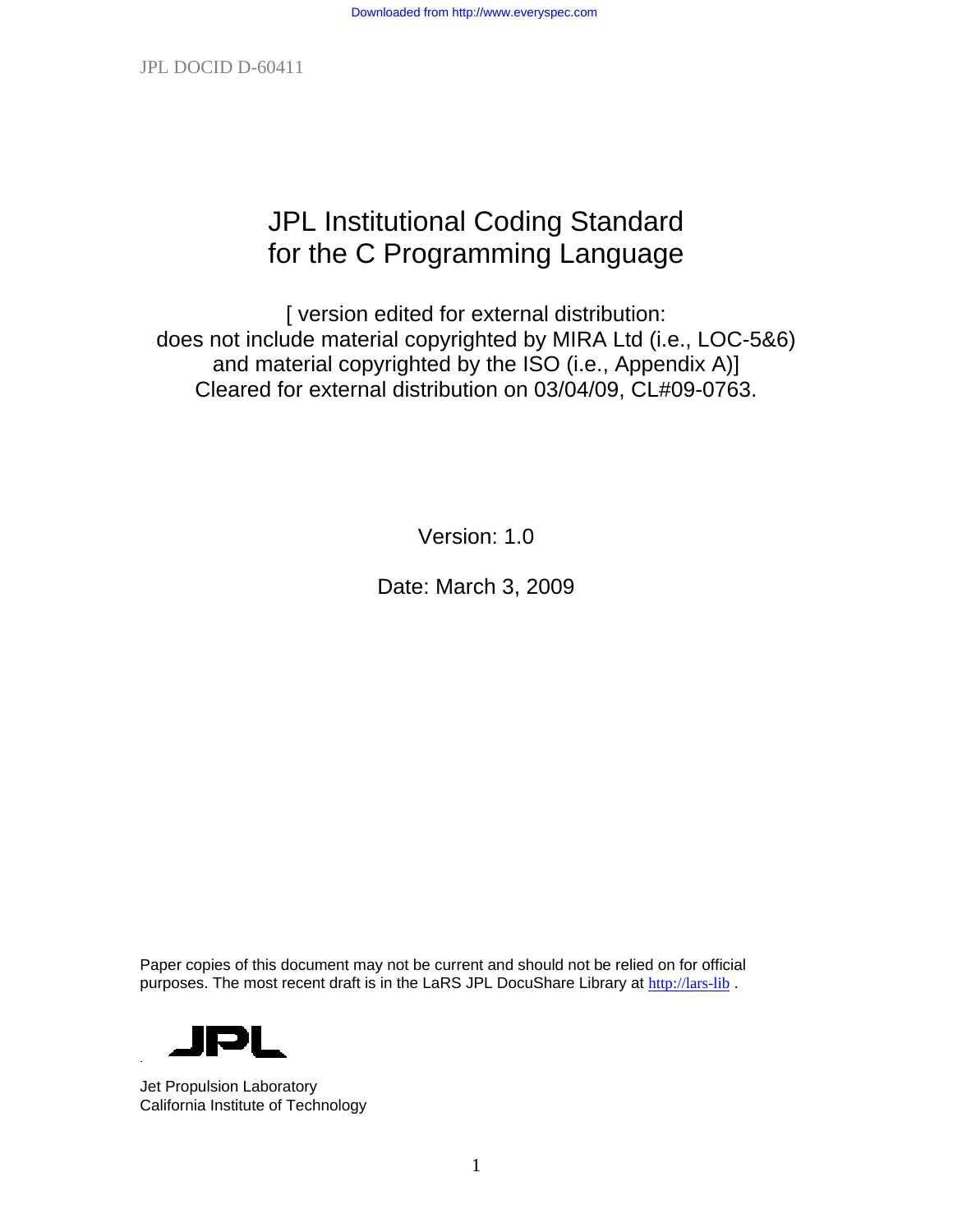# Table of Contents

| <b>Rule Summary</b>  |                                                                    | 4  |
|----------------------|--------------------------------------------------------------------|----|
| Introduction         |                                                                    | 5  |
| Scope                |                                                                    | 6  |
| Conventions          |                                                                    | 6  |
| Levels of Compliance |                                                                    | 7  |
| $LOC-1$              | Language Compliance                                                | 8  |
| $LOC-2$              | <b>Predictable Execution</b>                                       | 10 |
| $LOC-3$              | Defensive Coding                                                   | 13 |
| $LOC-4$              | Code Clarity                                                       | 16 |
| $LOC-5$              | MISRA-C:2004 <i>shall</i> Compliance (omitted)                     |    |
| LOC-6                | MISRA-C:2004 <i>full</i> Compliance (omitted)                      |    |
| References           |                                                                    | 19 |
| Appendix A (omitted) | Unspecified, Undefined, and Implementation-Dependent Behavior in C | 21 |

# Index 22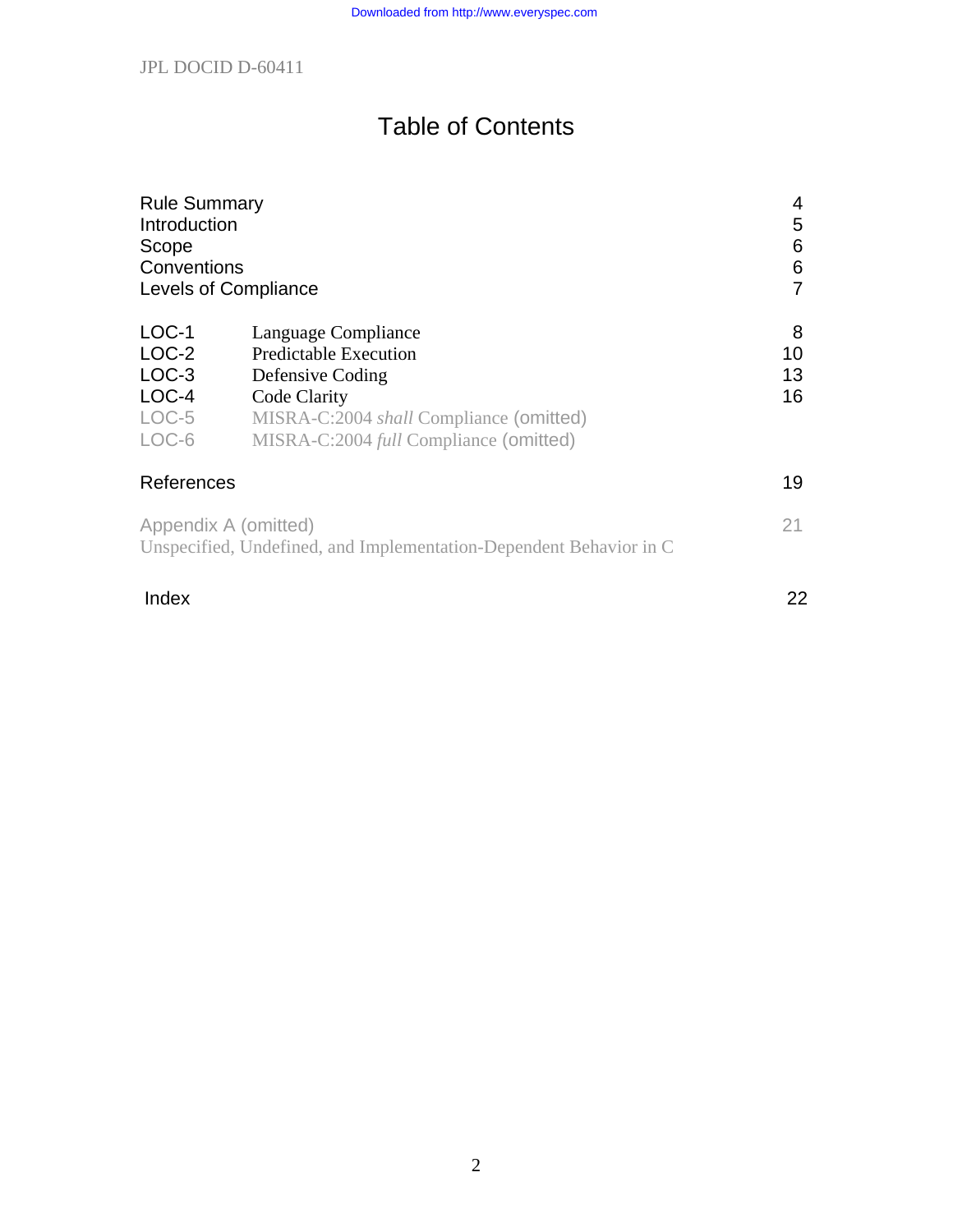# Version History

| <b>DATE</b> | <b>SECTIONS</b><br><b>CHANGED</b>     | <b>REASON FOR CHANGE</b>                                                        | <b>REVISION</b> |
|-------------|---------------------------------------|---------------------------------------------------------------------------------|-----------------|
| 2008-04-04  | All                                   | Document created                                                                | 0.1             |
| 2008-05-12  | Rule 13                               | Added guidance for the use of extern<br>declarations, to avoid a known problem. | 0.2             |
| 2009-03-04  | Revision for external<br>distribution | Copyrighted material omitted: LOC-5<br>and LOC6, and Appendix A                 | 1.0             |

# Acknowledgement

The research described in this document was carried out at the Jet Propulsion Laboratory, California Institute of Technology, under a contract with the National Aeronautics and Space Administration.

© 2009 California Institute of Technology. Government sponsorship is acknowledged.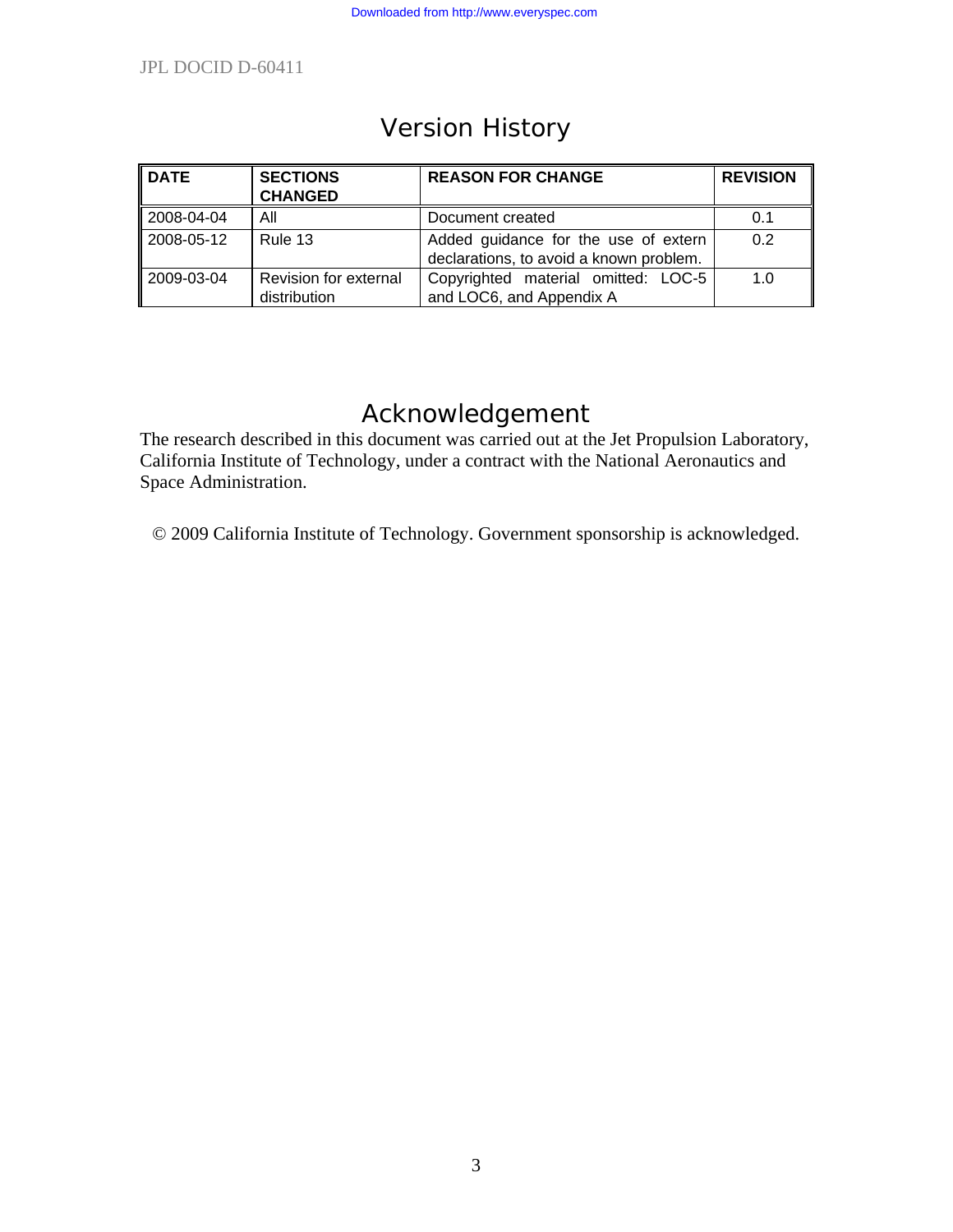# 1 Language Compliance 1 Do not stray outside the language definition. 2 Compile with all warnings enabled; use static source code analyzers. 2 Predictable Execution 3 Use verifiable loop bounds for all loops meant to be terminating. 4 Do not use direct or indirect recursion. 5 Do not use dynamic memory allocation after task initialization. \*6 Use IPC messages for task communication. 7 Do not use task delays for task synchronization. \*8 Explicitly transfer write-permission (ownership) for shared data objects. 9 Place restrictions on the use of semaphores and locks. 10 Use memory protection, safety margins, barrier patterns. 11 | Do not use goto, setjmp or longjmp. 12 Do not use selective value assignments to elements of an enum list. 3 Defensive Coding 13 Declare data objects at smallest possible level of scope. 14 Check the return value of non-void functions, or explicitly cast to (void). 15 Check the validity of values passed to functions. 16 Use static and dynamic assertions as sanity checks. \*17 Use U32, I16, etc instead of predefined C data types such as int, short, etc. 18 Make the order of evaluation in compound expressions explicit. 19 Do not use expressions with side effects. 4 Code Clarity 20 Make only very limited use of the C pre-processor. 21 Do not define macros within a function or a block. 22 Do not undefine or redefine macros. 23 Place #else, #elif, and #endif in the same file as the matching #if or #ifdef. \*24 Place no more than one statement or declaration per line of text. \*25 Use short functions with a limited number of parameters. \*26 Use no more than two levels of indirection per declaration. \*27 Use no more than two levels of dereferencing per object reference. \*28 Do not hide dereference operations inside macros or typedefs. \*29 Do not use non-constant function pointers. 30 Do not cast function pointers into other types. 31 Do not place code or declarations before an #include directive. 5 – MISRA *shall* compliance 73 All MISRA *shall* rules not already covered at Levels 1-4. rules 6 – MISRA *should* compliance \*16 rules All MISRA *should* rules not already covered at Levels 1-4.

# Rule Summary

\*) All rules are *shall* rules, except those marked with an asterix.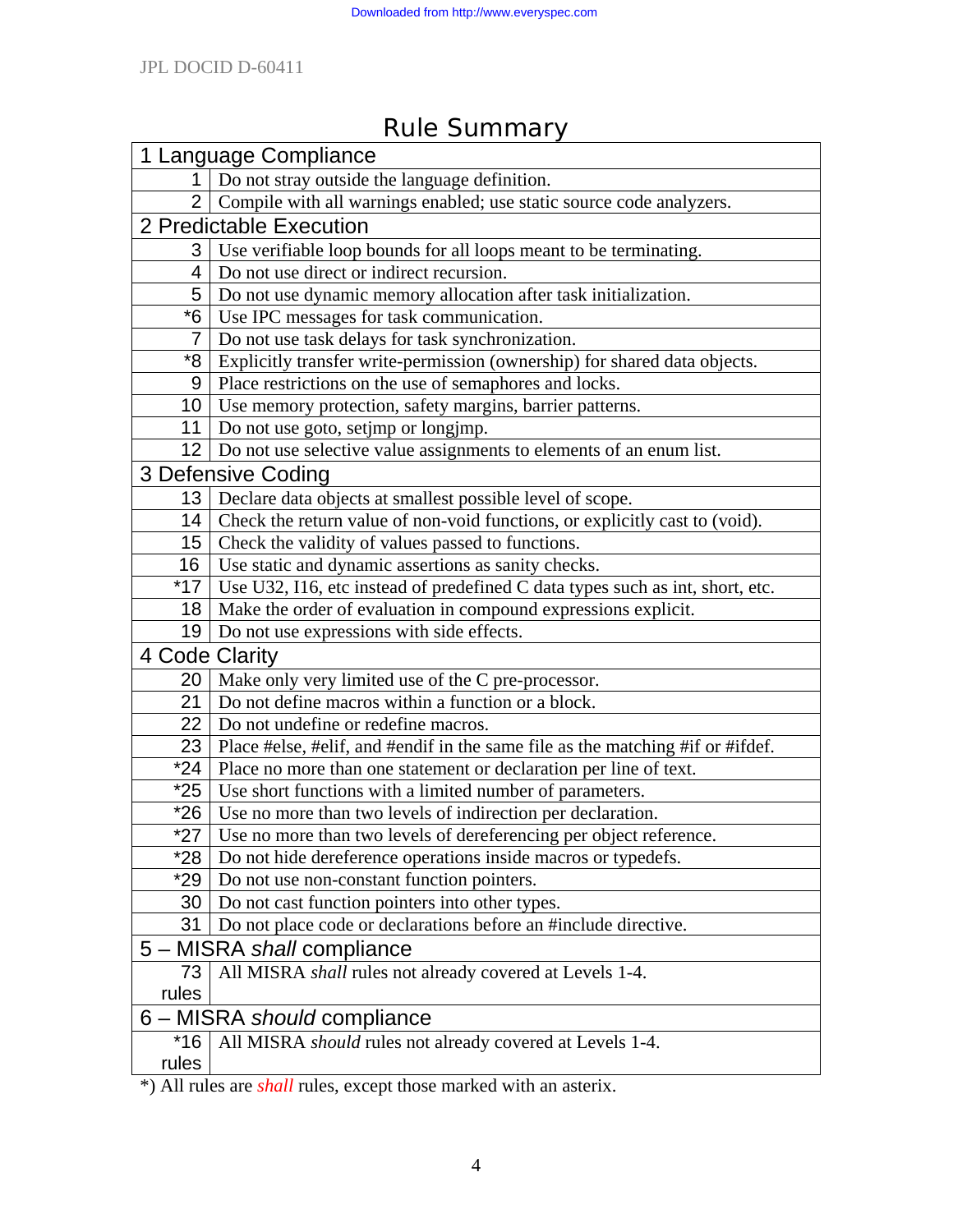#### **Introduction**

 $\overline{a}$ 

Considerable efforts have been invested by many different organizations in the past on the development of coding standards for the C programming language. The intent of this standard is not to duplicate the earlier work but to collect the best available insights in a form that can help us improve the safety and reliability of our code. By conforming to a single institutional standard, rather than maintaining a multitude of project and mission specific standards, we can achieve greater consistency of code quality at JPL.

Two earlier efforts have most influenced the contents of this standard. The first is the MISRA-C coding guideline from  $2004$ ,<sup>[1](#page-4-0)</sup> which was originally defined for the development of embedded C code in automobiles, but is today used broadly for safety critical applications. The second source is the set of coding rules known as the "Power of Ten."<sup>[2](#page-4-1)</sup> Neither of these two sources, though, addresses software risks that are related to the use of multi-threaded software. This standard aims to fill that void.

This rules included in this standard, and the tools and processes that are used to verify code compliance, should be reviewed for possible revision no more than once per year and no less than once per five years.

Many software experts both inside and outside JPL have contributed to the creation of this document with proposals for good coding rules, and critiques of those contained in earlier standards. Their contributions (which do not necessarily imply the endorsement of this document) are gratefully acknowledged here.

People that have contributed in the preparations for this standard, starting in 2004, include Brian Kernighan (Princeton University), Dennis Ritchie (Bell Labs), Doug McIlroy (Dartmouth), Eddie Benowitz, Scott Burleigh, Tim Canham, Benjamin Cichy, Ken Clark, Micah Clark, Len Day, Robert Denise, Will Duquette, Dan Dvorak, Dan Eldred, Ed Gamble, Peter Gluck, Kim Gostelow, Chris Grasso, Alex Groce, Dave Hecox, Gerard Holzmann, Joe Hutcherson, Rajeev Joshi, Roger Klemm, Frank Kuykendall, Mary Lam, Steve Larson, Todd Litwin, Tom Lockhart, Lloyd Manglapus, Kenny Meyer, Alex Murray, Al Niessner, Bob Rasmussen, Len Reder, Glenn Reeves, Kirk Reinholtz, Mike Roche, Nicolas Rouquette, Steve Scandore, Marcel Schoppers, Dave Smyth, Ken Starr, Igor Uchenik, Dave Wagner, Garth Watney, Steve Watson, Matt Wette, Jesse Wright. Unless otherwise noted, all those above are employees of the Jet Propulsion Laboratory, California Institute of Technology, in Pasadena, California.

<span id="page-4-0"></span> $1$  MISRA-C 2004, Guidelines for the use of the C language in critical systems. MIRA Ltd. 2004, ISBN 0 9524156 4 X PDF, [www.misra-c.com.](http://www.misra-c.com/)

<span id="page-4-1"></span><sup>&</sup>lt;sup>2</sup> The Power of Ten: Rules for Developing Safety-Critical Code, IEEE Computer, June 2006, pp. 93-95.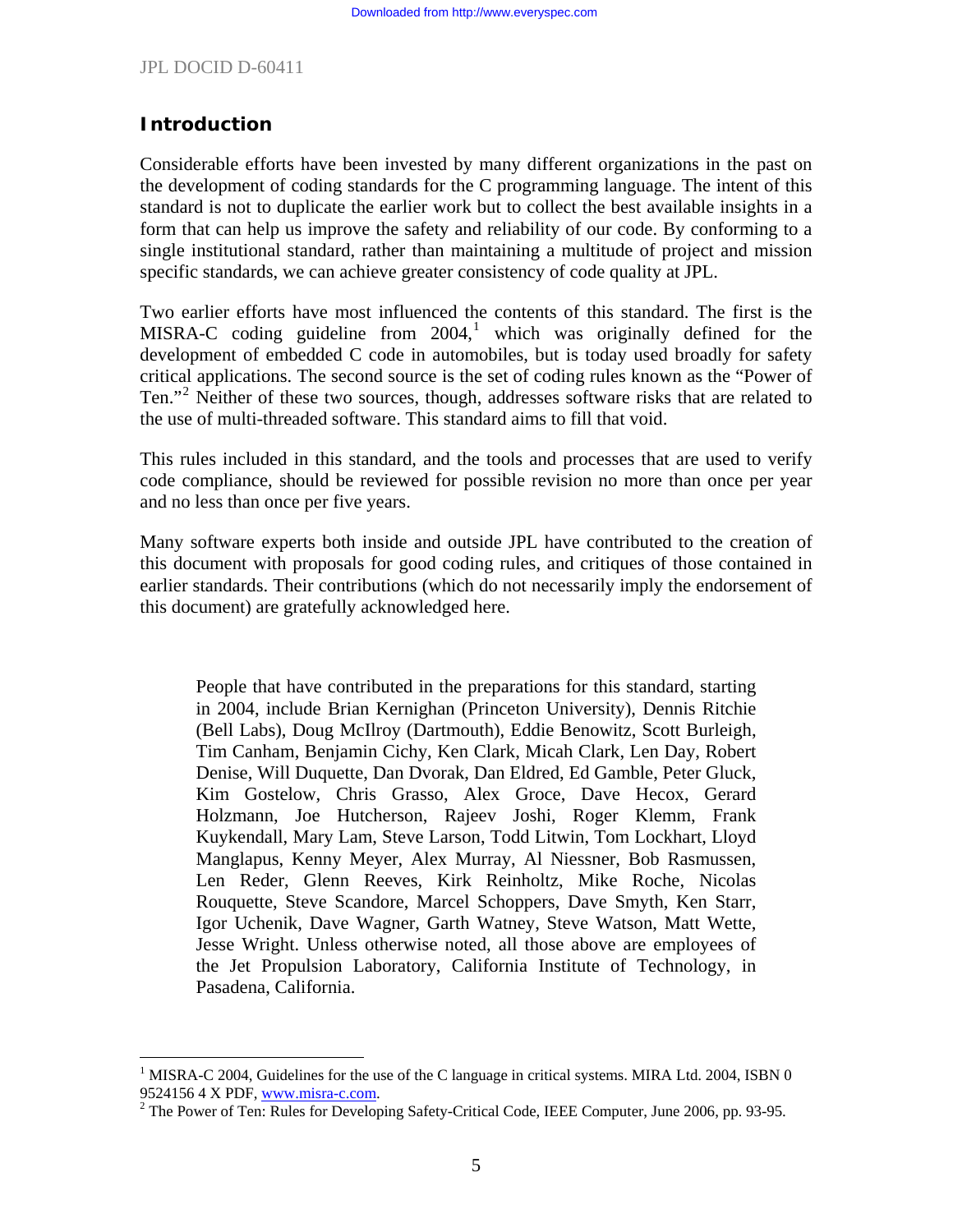# **Scope**

The coding rules defined here primarily target the development of *mission critical flight software* written in the *C programming language*. This means that the rules are focused on *embedded software* applications, which generally operate under stricter resource constraints than, e.g., ground software.

For conciseness, the scope of this standard is further restricted as much as possible to the definition of *coding* rules that can reduce the risk of software failures. General project and mission specific requirements that concern the *context* in which software is developed (e.g., process related requirements) but not the code itself, fall outside the current scope. Such additional requirements should be defined and documented separately in accordance with applicable controlling documents from JPL Rules.<sup>[3](#page-5-0)</sup>

The following are some specific examples of process, project or mission specific requirements that fall outside the scope of this standard:

File and directory organization, naming conventions, formatting, commenting and annotation, the format of file headers (e.g., to document copyright, ownership, and change history), conventions for the use of telemetry channels or event reporting, the development environment (choice of computers, operating systems, compilers, static analyzers, version control systems, build scripts or makefiles, software test requirements, etc).

With few exceptions, general principles of software architecture also fall outside the current scope. A good example of architectural and structuring principles for software systems can be found in the ARINC 653-1 standard for safety critical avionics software.<sup>[4](#page-5-1)</sup>

## **Conventions**

 $\overline{a}$ 

The use of the verbs *shall* and *should* have the following meaning in this document.

- *Shall* indicates a requirement that must be followed, with compliance verified.
- *Should* indicates a preference that must be addressed, but with deviations allowed, provided that an adequate justification is given for each deviation.

An effort is made to limit *shall* rules to cases for which compliance can effectively be verified (e.g., with tool-based checks). If a deviation from a *shall* rule is sought, substantial supporting evidence must be provided in a written waiver request. Such

<span id="page-5-0"></span><sup>&</sup>lt;sup>3</sup> E.g., Software Development Standard Processes, Rev 1, D-74352<sup>2</sup> and [Software Development, Rev 6, D-](http://rules.jpl.nasa.gov/cgi/doc-gw.pl?DocID=57653) $57653$ 

<span id="page-5-1"></span><sup>&</sup>lt;sup>4</sup> ARINC Specification, Avionics Application Software Standard Interface, Release 653-1 from 16 October 2003, and Release 653P1-2 from 7 March 2006. Airlines Electronic Engineering Committee, Aeronautical Radio Inc., Maryland, USA.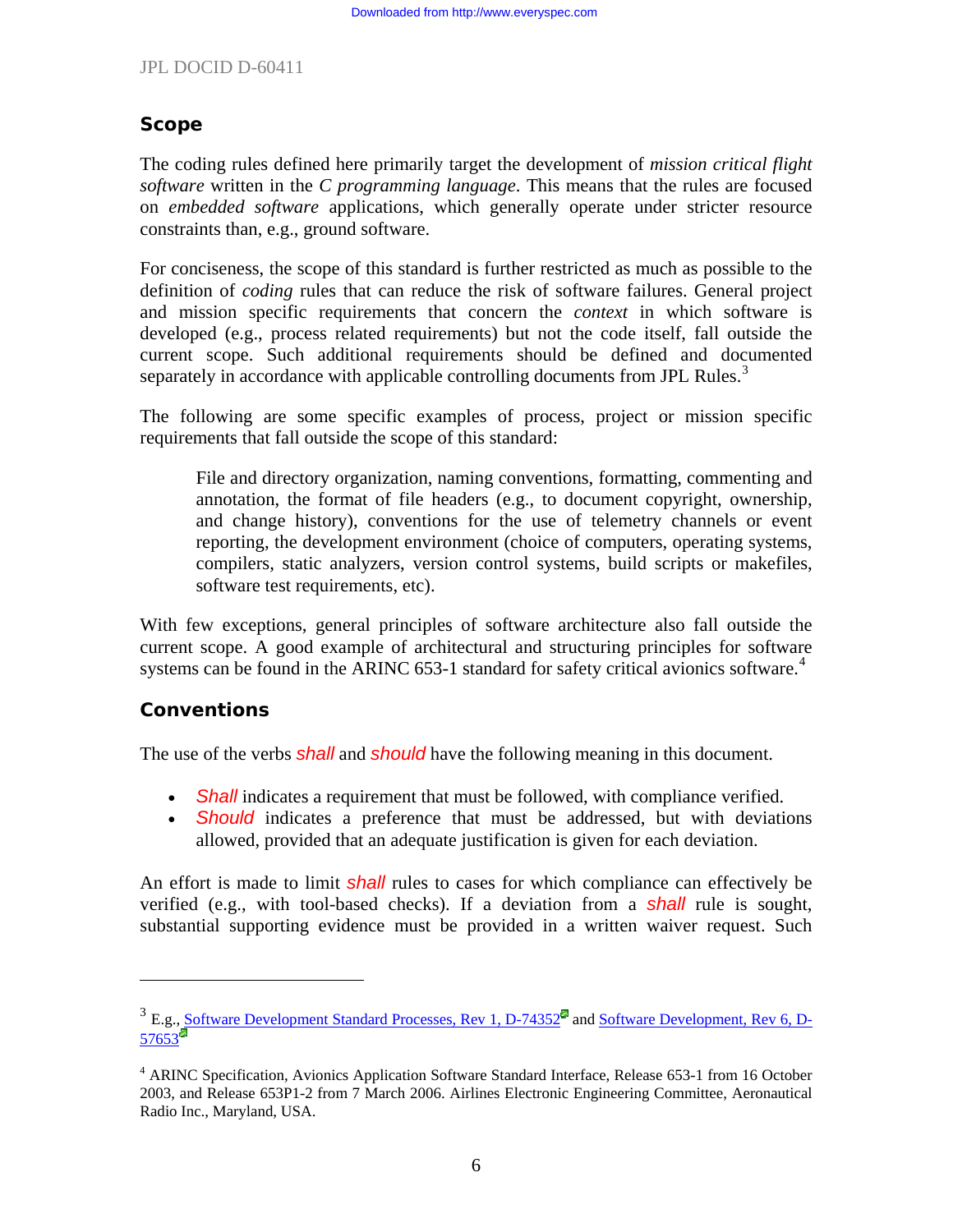waiver requests must be evaluated by a team of software experts from across JPL, not associated with the project seeking the waiver.<sup>[5](#page-6-0)</sup>

For each rule given, the most closely related rule in the MISRA-C:2004 standard or the Power of Ten rule-set is quoted.

# **Levels of Compliance**

This standard defines six levels of compliance (LOC), ranging from the most general to the most specific. Compliance with this standard can be certified for each level separately, preferably with the help of tool-based compliance checkers. It is also possible to certify compliance at different LOC levels for different parts of a large code base. For newly written code, achieving full compliance with this standard – at least through level 4, is not expected to have a measurable impact on schedule or cost. This trade-off can be different for heritage code, developed before this standard went into effect. For existing code, the amount of effort needed to achieve compliance will increase with each new level. Schedule and cost considerations, weighed against mission risk, should determine which level is appropriate. Levels of compliance certification for each project or mission should be defined in the project's Software Management Plan (SMP).

The number of rules defined at each LOC is summarized in the following Table. The name of each segment is meant to be suggestive of its approximate purpose.

| <b>Level of Compliance</b>  | <b>Rules Defined</b><br>at Level | <b>Cumulative Number of Rules</b><br><b>Required for Full Compliance</b> |
|-----------------------------|----------------------------------|--------------------------------------------------------------------------|
| LOC-1 Language Compliance   |                                  |                                                                          |
| LOC-2 Predictable Execution | 10                               |                                                                          |
| LOC-3 Defensive Coding      |                                  | 19                                                                       |
| LOC-4 Code Clarity          | 12                               | 31                                                                       |
| LOC-5 MISRA-shall rules     | 73                               | 104                                                                      |
| LOC-6 MISRA-should rules    | 16                               |                                                                          |

The rules defined at LOC-1 through LOC-4 correspond to the following MISRA-C and Power of Ten rules.

| <b>Level of Compliance</b>         | <b>MISRA-C:2004 Rules</b>                  | Power of<br><b>Ten Rules</b> |
|------------------------------------|--------------------------------------------|------------------------------|
| LOC-1 Language Compliance          | 1.1, 1.2, 2.3, 21.1                        | 1, 10                        |
| <b>LOC-2 Predictable Execution</b> | 9.3, 14.4, 16.2, 20.4                      | 2, 3                         |
| LOC-3 Defensive Coding             | 6.3, 8.7, 8.10, 12.2, 13.1, 16.10, 20.3    | 5, 6, 7                      |
| LOC-4 Code Clarity                 | 11.1, 16.1, 17.5, 19.1, , 19.4 19.5, 19.6, | 4, 8, 9                      |
|                                    | 19.12, 19.13, 19.17                        |                              |

<span id="page-6-0"></span> $\overline{a}$ <sup>5</sup> That is, it will not be sufficient for the cognizant engineer or the project or mission lead to approve a waiver from a *shall* rule. Because these rules are part of a JPL Institutional standard, an independent institutional approval process must be followed for significant deviations.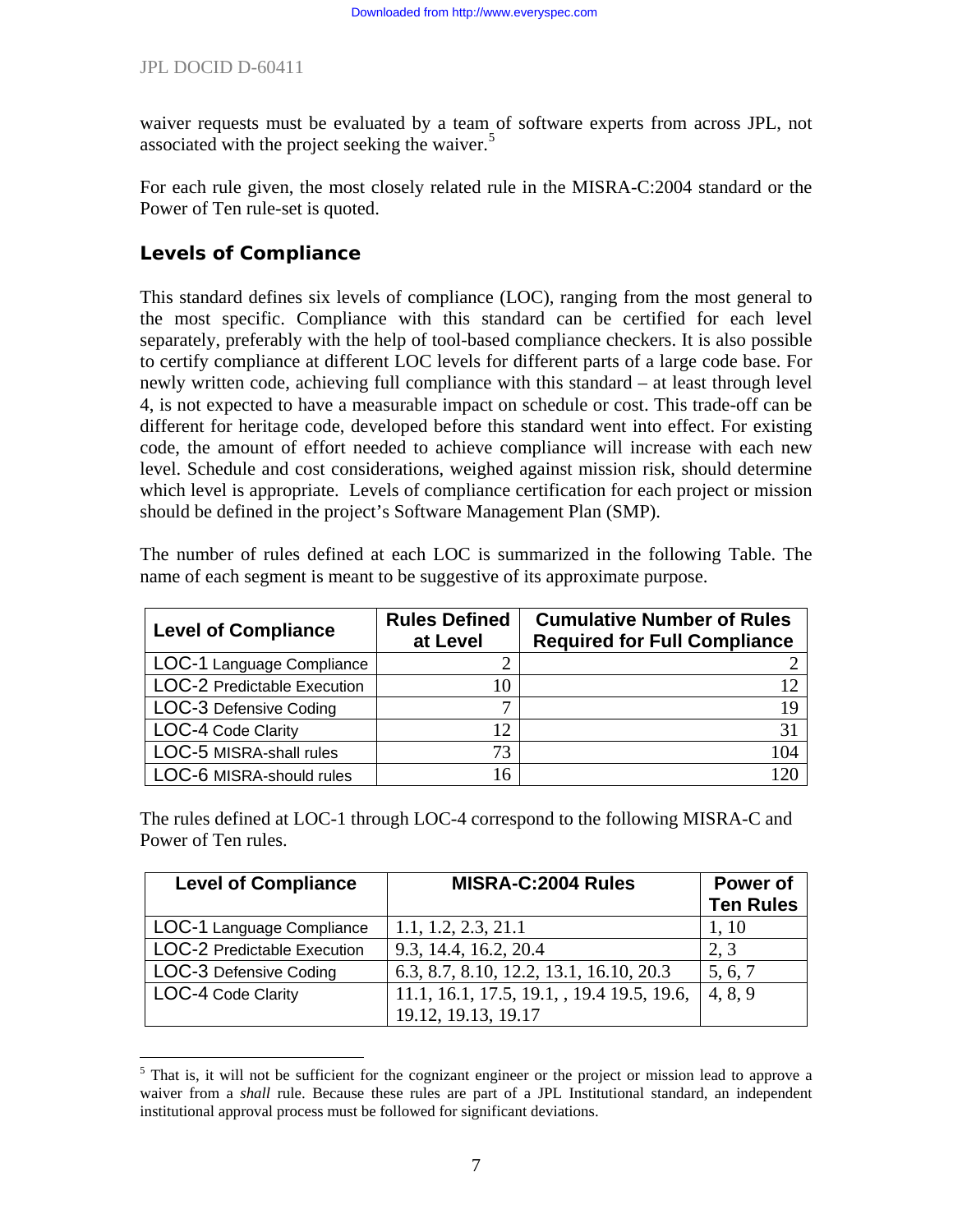# LOC-1: Language Compliance

#### Rule 1 (language)

All C code *shall* conform to the ISO/IEC 9899-1999(E) standard for the C programming language, with no reliance on undefined or unspecified behavior. [MISRA-C:2004 Rule 1.1, 1.2]

The purpose of this rule is to make sure that all mission critical code can be compiled with any language compliant compiler, can be analyzed by a broad range of tools, and can be understood, debugged, tested, and maintained by any competent C programmer. It ensures that there is no hidden reliance on compiler or platform specific behavior that may jeopardize portability or code reuse. The rule prohibits straying outside the language definition, and forbids reliance of undefined or unspecified behavior. This rule also prohibits the use of #pragma directives, which are by definition implementation defined and outside the language proper. The #error directive is part of the language, and its use is supported. The closely related #warning directive is not defined in the language standard, but its use is allowed if supported by the compiler (but note Rule 2).

The C language standard explicitly recognizes the existence of undefined and unspecified behavior. A list of formally unspecified, undefined and implementation dependent behavior in C, as contained in the ISO/IEC standard definition, is given in Appendix A.

#### Rule 2 (routine checking)

All code *shall* always be compiled with all compiler warnings enabled at the highest warning level available, with no errors or warnings resulting. All code *shall* further be verified with a JPL approved state-of-the-art static source code analyzer, with no errors or warnings resulting. [MISRA-C:2004 Rule 21.1]

This rule should be considered routine practice, even for *non*-critical code development. Given compliance with Rule 1, this means that the code should compile without errors or warnings issued with the standard gcc compiler, using a command line with minimally the following option flags:

gcc –Wall –pedantic –std=iso9899:1999 source.c

A suggested broader set of gcc compiler flags includes also:

```
-Wtraditional 
-Wshadow 
-Wpointer-arith 
-Wcast-qual 
-Wcast-align 
-Wstrict-prototypes 
-Wmissing-prototypes 
-Wconversion
```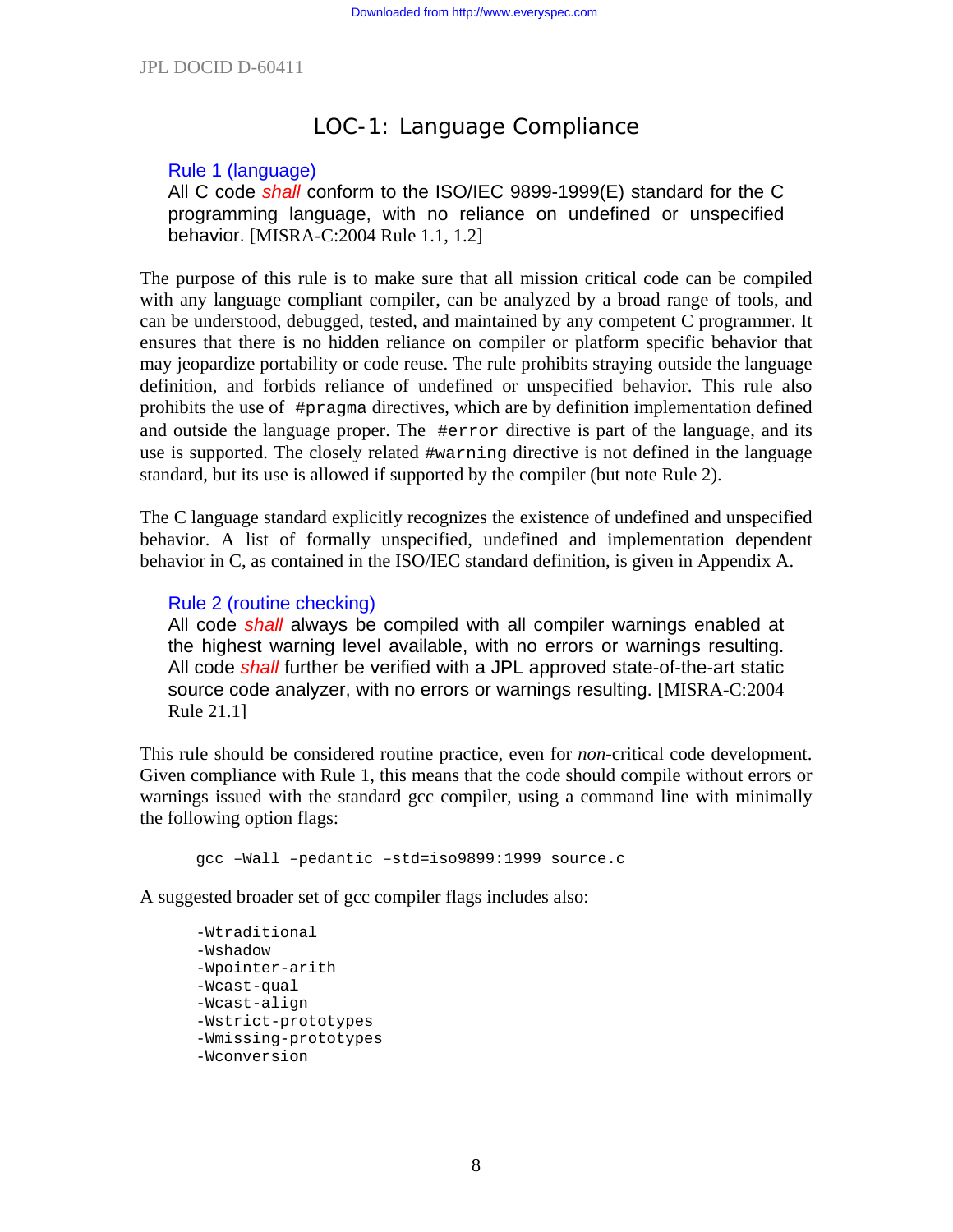The rule of zero warnings applies even in cases where the compiler or the static analyzer gives an erroneous warning. If the compiler or the static analyzer gets confused, the code causing the confusion should be rewritten so that it becomes more clearly valid. Many developers have been caught in the assumption that a tool warning was false, only to realize much later that the message was in fact valid for less obvious reasons. The JPL recommended static analyzers are fast, and produce sparse and accurate messages.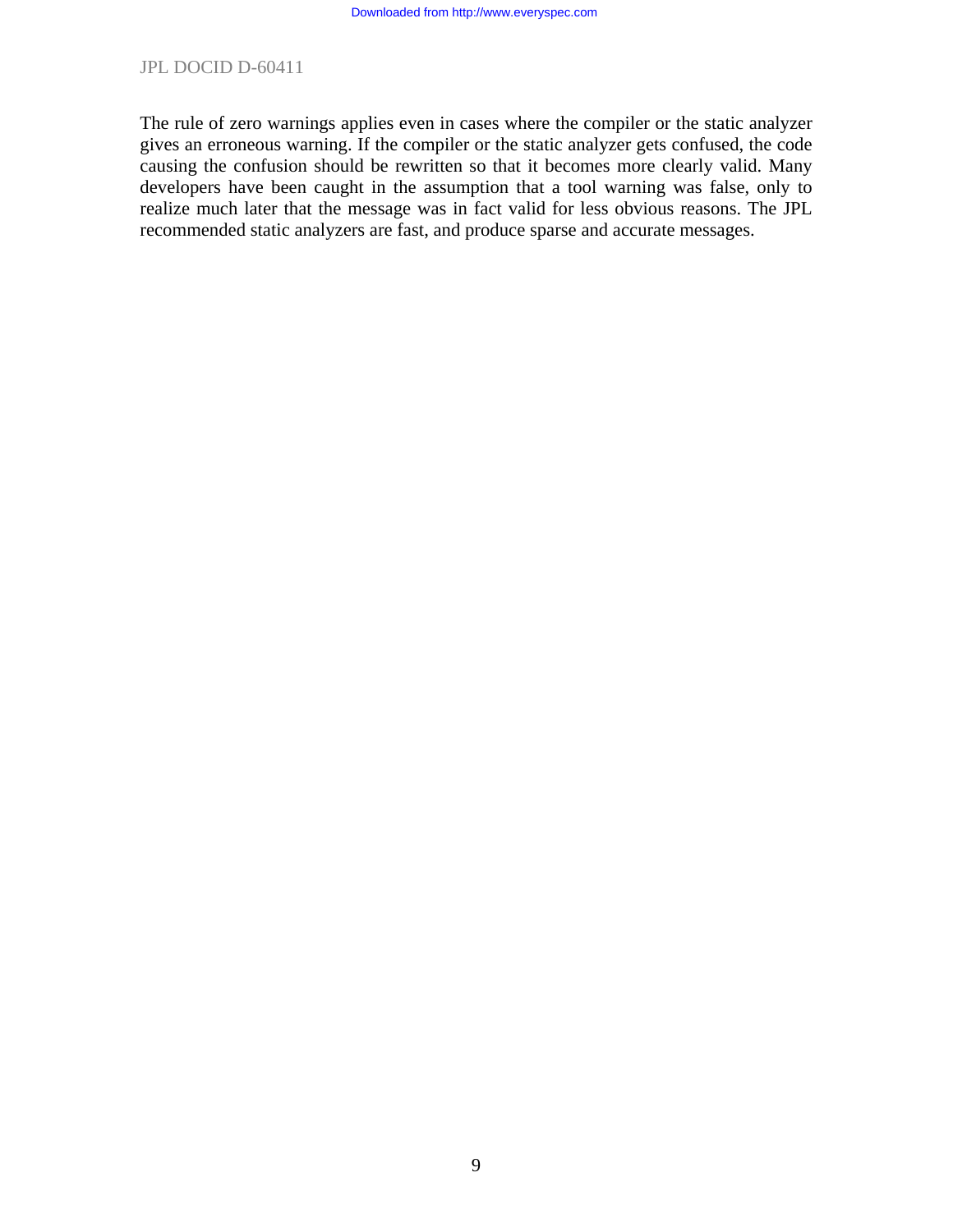# LOC-2: Predictable Execution

#### Rule 3 (loop bounds)

All loops *shall* have a statically determinable upper-bound on the maximum number of loop iterations. It *shall* be possible for a static compliance checking tool to affirm the existence of the bound. An exception is allowed for the use of a single non-terminating loop per task or thread where requests are received and processed. Such a server loop **shall** be annotated with the C comment: /\* @non-terminating@ \*/. [Power of Ten Rule 2]

#### Rule 4 (recursion)

There *shall* be no direct or indirect use of recursive function calls. [MISRA-C:2004 Rule 16.2; Power of Ten Rule 1]

The presence of statically verifiable loop bounds and the absence of recursion prevent runaway code, and help to secure predictable performance for all tasks. The absence of recursion also simplifies the task of deriving reliable bounds on stack use. The two rules combined secure a strictly acyclic function call graph and control-flow structure, which in turn enhances the capabilities for static checking tools to catch a broad range of coding defects.

One way to enforce secure loop bounds is to add an explicit upper-bound to all loops that can have a variable number of iterations (e.g., code that traverses a linked list). When the upper-bound is exceeded an assertion failure and error exit can be triggered. For standard for-loops, the loop bound requirement can be satisfied by making sure that the loop variables are not referenced or modified inside the body of the loop.

#### Rule 5 (heap memory)

There *shall* be no use of dynamic memory allocation after task initialization. [MISRA-C:2004 Rule 20.4; Power of Ten Rule 3]

Specifically, this rule disallows the use of malloc(), sbrk(), alloca(), and similar routines, after task initialization.

This rule is common for safety and mission critical software and appears in most coding guidelines. The reason is simple: memory allocators and garbage collectors often have unpredictable behavior that can significantly impact performance. A notable class of coding errors stems from mishandling memory allocation and free routines: forgetting to free memory or continuing to use memory after it was freed, attempting to allocate more memory than physically available, overstepping boundaries on allocated memory, using stray pointers into dynamically allocated memory, etc. Forcing all applications to live within a fixed, pre-allocated, area of memory can eliminate many of these problems and make it simpler to verify safe memory use.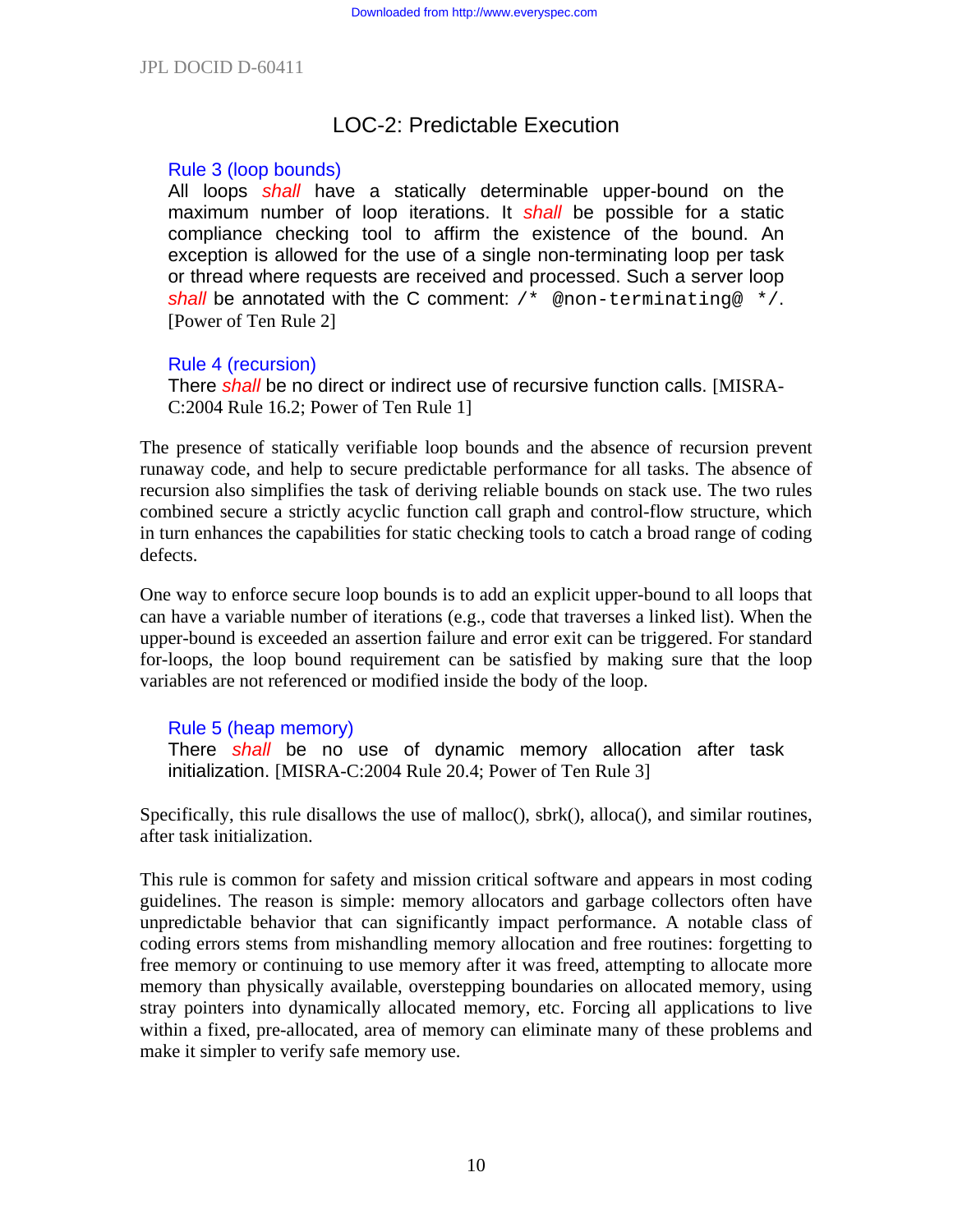#### Rule 6 (inter-process communication)

An IPC mechanism *should* be used for all task communication. Callbacks *should* be avoided. No task *should* directly execute code or access data that belongs to a different task. All IPC messages *shall* be received at a *single* point in a task.

Communication and data exchanges between different tasks (modules) in the system are best performed through a disciplined use of IPC (inter-process communication) messaging. IPC messages should then contain only data, preferably no data pointers, and *never* any function pointers. Each task or module should maintain its own data structures, and not allow direct access to local data by other tasks. This style of software architecture is based on principles of software modularity, data hiding, and the separation of concerns that can avoid the need for the often more error-prone use of semaphores, interrupt masking and data locking to achieve task synchronization.

#### Rule 7 (thread safety)

Task synchronization *shall not* be performed through the use of task delays.

Specifically the use of task delays has been the cause of race conditions that have jeopardized the safety of spacecraft. The use of a task delay for task synchronization requires a guess of how long certain actions will take. If the guess is wrong, havoc, including deadlock, can be the result.

#### Rule 8 (access to shared data)

Data objects in shared memory *should* have a single owning task. Only the owner of a data object *should* be able to modify the object. Ownership *should* be passed between tasks explicitly, preferably via IPC messages.

Ownership equals write-permission, but non-ownership generally will not exclude readaccess to a shared object. Note that this rule does not prevent the use of system-wide library modules that are not associated with any one task, but it does place a restriction on how tasks use such modules. Generally, if a shared object does not have a single owning task, access to that object has to be regulated with the use of locks or semaphores, to avoid access conflicts that can lead to data corruption.

#### Rule 9 (semaphores and locking)

The use of semaphores or locks to access shared data *should* be avoided (cf. Rules 6 and 8). If used, nested use of semaphores or locks *should* be avoided. If such use is unavoidable, calls *shall* always occur in a single predetermined, and documented, order. *Unlock* operations *shall* always appear within the body of the same function that performs the matching *lock* operation.

Semaphore *acquire* and *release* operations, when used for locking, and interrupt *mask* and *unmask* operations, should always appear in pairs, within the same function, to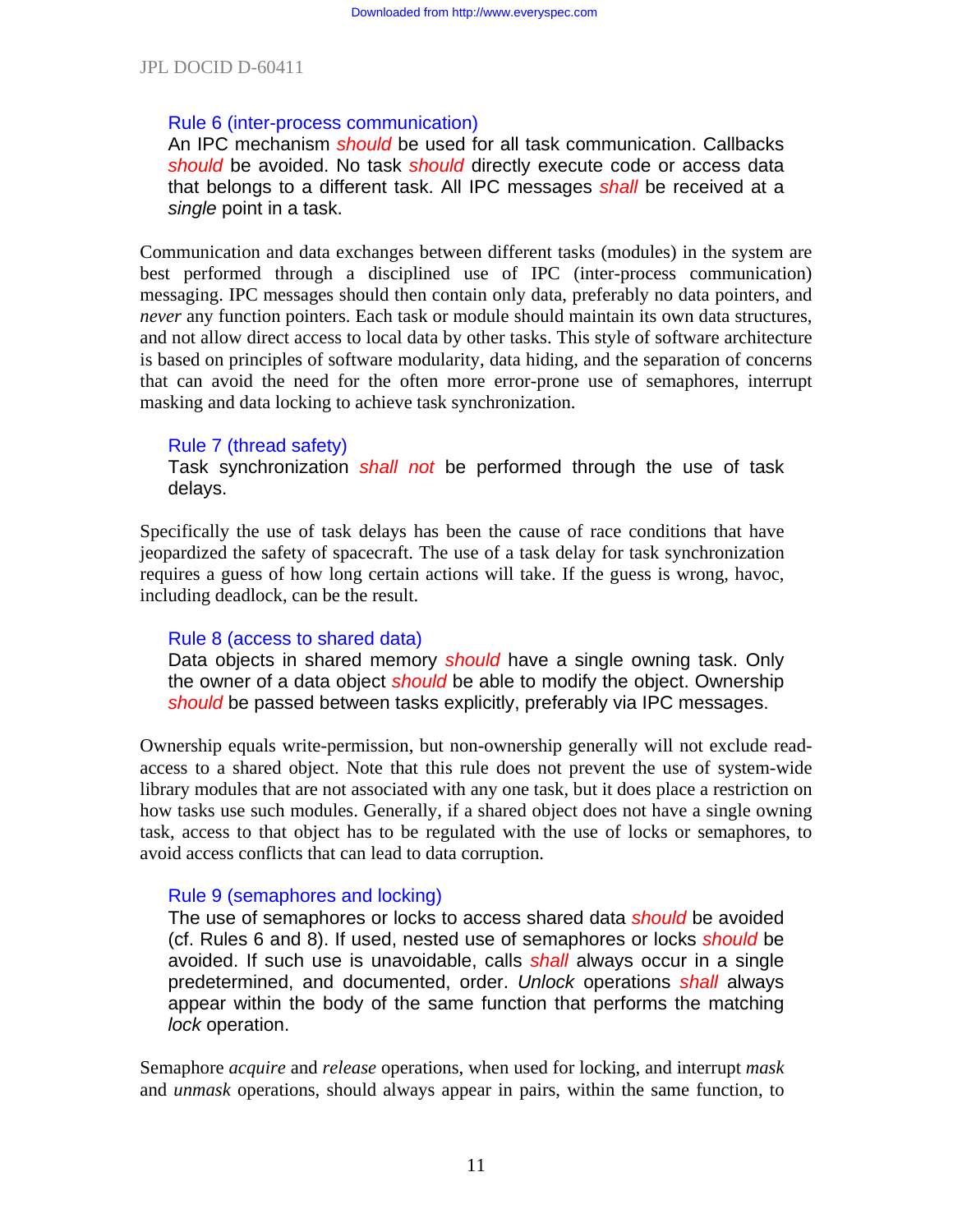comply with the second part of Rule 9. Semaphore operations can also validly be used for "*producer-consumer*" synchronization. In those cases *acquire* and *release* operations may appear in different tasks. The use of nested semaphore or locking calls in more than one possible order can cause deadlock.

#### Rule 10 (memory protection)

Where available, i.e., when supported by the operating system, memory protection *shall* be used to the maximum extent possible. When not available, safety margins and barrier patterns *shall* be used to allow detection of access violations.

For instance, an area of memory above the stack limit allocated to each task should be reserved as a safety margin, and filled with a fixed and uncommon bit-pattern. A health task can detect stack overflow anomalies by at regular intervals checking the presence of the bit-pattern for each task. The same principle can be used to protect against buffer overflow, or access to memory outside allocated regions. Critical parameters should similarly be protected in memory by placing safety margins and barrier patterns around them, so that access violations and data corruption can be detected more easily.

#### Rule 11 (simple control flow)

The goto statement *shall not* be used. There *shall* be no calls to the functions setjmp or longjmp. [MISRA-C:2004, Rule 14.4, Power of Ten Rule 1]

Simpler control flow translates into stronger capabilities for both human and tool-based analysis and often results in improved code clarity. Mission critical code should not just be arguably, but trivially correct.

#### Rule 12 (enum Initialization)

In an enumerator list, the "=" construct *shall not* be used to explicitly initialize members other than the first, unless all items are explicitly initialized. [MISRA-C:2004, Rule 9.3]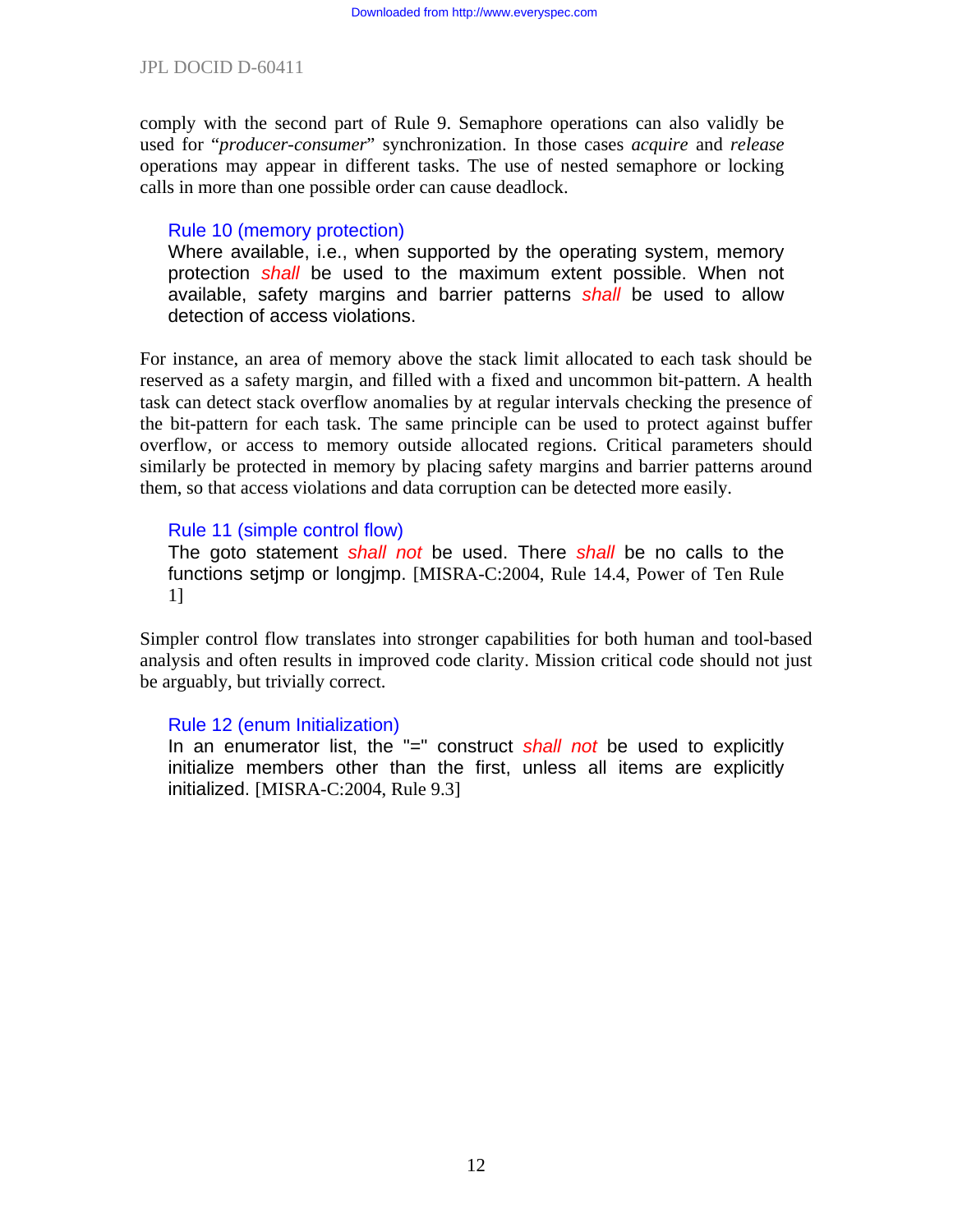# LOC-3: Defensive Coding

#### Rule 13 (limited scope)

Data objects *shall* be declared at the smallest possible level of scope. No declaration in an inner scope *shall* hide a declaration in an outer scope. [MISRA-C:2004 Rule 8.7, 8.10; Power of Ten Rule 6]

This rule supports a well-known principle of data-hiding. If an object is not in scope, its value cannot be referenced or corrupted. Similarly, if an erroneous value of an object has to be diagnosed, the fewer the number of statements where the value could have been assigned; the easier it is to diagnose the problem. The rule discourages the re-use of variables for multiple, incompatible purposes, which complicates fault diagnosis.

The rule is consistent with the principle of preferring *pure* functions that do not touch global data, that avoid storing local state, and that do not modify data declared in the calling function indirectly. The use of distributed state information can significantly reduce code transparency, reduce the effectiveness of standard software test strategies, and complicate the debugging process if anomalies occur. Good programming practice is further to prefer the use of *immutable* data objects and references. This means that data objects should by preference be declared of C type enum or with the C qualifier const. Especially function parameters should be declared with the type qualifier const wherever possible.

Although their use is sometimes unavoidable, there is a hidden danger in the use of extern declarations in C. Without precautions, if we declare a global data object named x as type A (e.g., int) in one source file, and then place an extern declaration to the same object  $x$  in another source file, while accidentally using another type  $B$  (e.g., double), most current compilers (including gcc with all warnings enabled at the highest setting) and most current static analyzers, will *not* detect the type inconsistency. Clearly, if the two types have different size (as in our example of int and double) havoc will result (mitigated only partially by the use of barrier patterns, as recommended in Rule 10). The correct remedy for this significant flaw in current compiler technology is to:

*Place all extern declarations in a header file. The header file must be included in every file that refers to the corresponding data object: both the source file in which the actual declaration appears and the files in which the object is used.* 

If this rule is followed, the compiler will be able to flag all type inconsistencies reliably. Note the similarity in this treatment of extern declarations and the standard use of function prototypes (which follows very similar rules).

## Rule 14 (checking return values)

The return value of non-void functions *shall* be checked or used by each calling function, or explicitly cast to (void) if irrelevant. [MISRA-C:2004 Rule 16.10; Power of Ten Rule 7]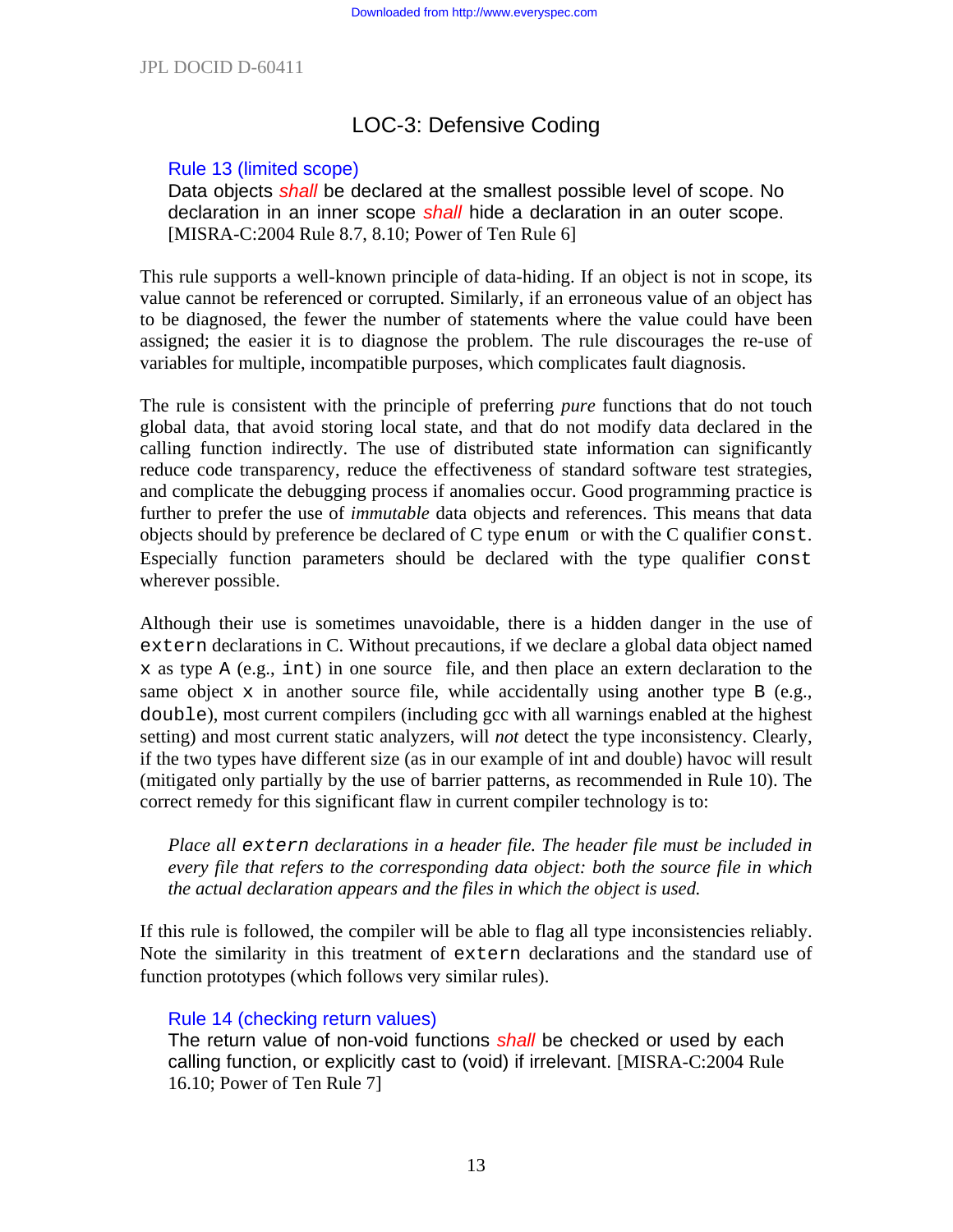#### Rule 15 (checking parameter values)

The validity of function parameters *shall* be checked at the start of each public function.<sup>[6](#page-13-0)</sup> The validity of function parameters to other functions *shall* be checked by either the function called or by the calling function. [MISRA-C:2004 Rule 20.3; Power of Ten Rule 7]

This is consistent with the principle that the use of *total* functions is preferable over non-total functions. A total function is setup to handle *all* possible input values, not just those parameter values that are expected when the software functions normally.

## Rule 16 (use of assertions)

Assertions *shall* be used to perform basic sanity checks throughout the code. All functions of more than 10 lines *should* have at least one assertion. [Power of Ten Rule 5]

Assertions are used to check for anomalous conditions that should never happen in reallife executions. Assertions must be side-effect free and can be defined as Boolean tests. When an assertion fails, an explicit recovery action should be taken, e.g., by returning an error condition to the caller of the function. No assertion should be used for which a static checking tool can prove that it can never fail or never hold.

Statistics for industrial coding efforts indicate that unit tests often find at least one defect per one hundred lines of code written. The odds of intercepting defects increase with a liberal use of assertions. Assertions can be used to verify pre- and post-conditions of functions, parameter values, expected function return values, and loop-invariants. Because assertions are side-effect free, they can be selectively disabled after testing in performance-critical code. A recommended use of assertions is to follow the following pattern:

$$
\begin{array}{lcl} \texttt{if } (!c\_assert(p >= 0) == true) {\; \{ } \\ \texttt{return ERROR} ; \end{array}
$$

where the assertion is defined during testing as:

 $\overline{a}$ 

```
#define c_assert(e) ((e) ? (true) : \
        tst_debugging("%s,%d: assertion '%s' failed\n", \ 
       _FILE_{...}, LINE_{...}, #e), false)
```
In this definition, \_\_FILE\_\_ and \_\_LINE\_\_ are predefined by the macro preprocessor to produce the filename and line-number of the failing assertion. The syntax #e turns the assertion condition e into a string that is printed as part of the error message. Because in flight there is no convenient place to print an error message, the call to tst debugging can be turned into a call to a different error-logging routine after testing. In flight, the

<span id="page-13-0"></span> $6$  A public function is a function that is used by multiple tasks, such as a library function. In a multi-threaded environment, library functions are typically re-entrant.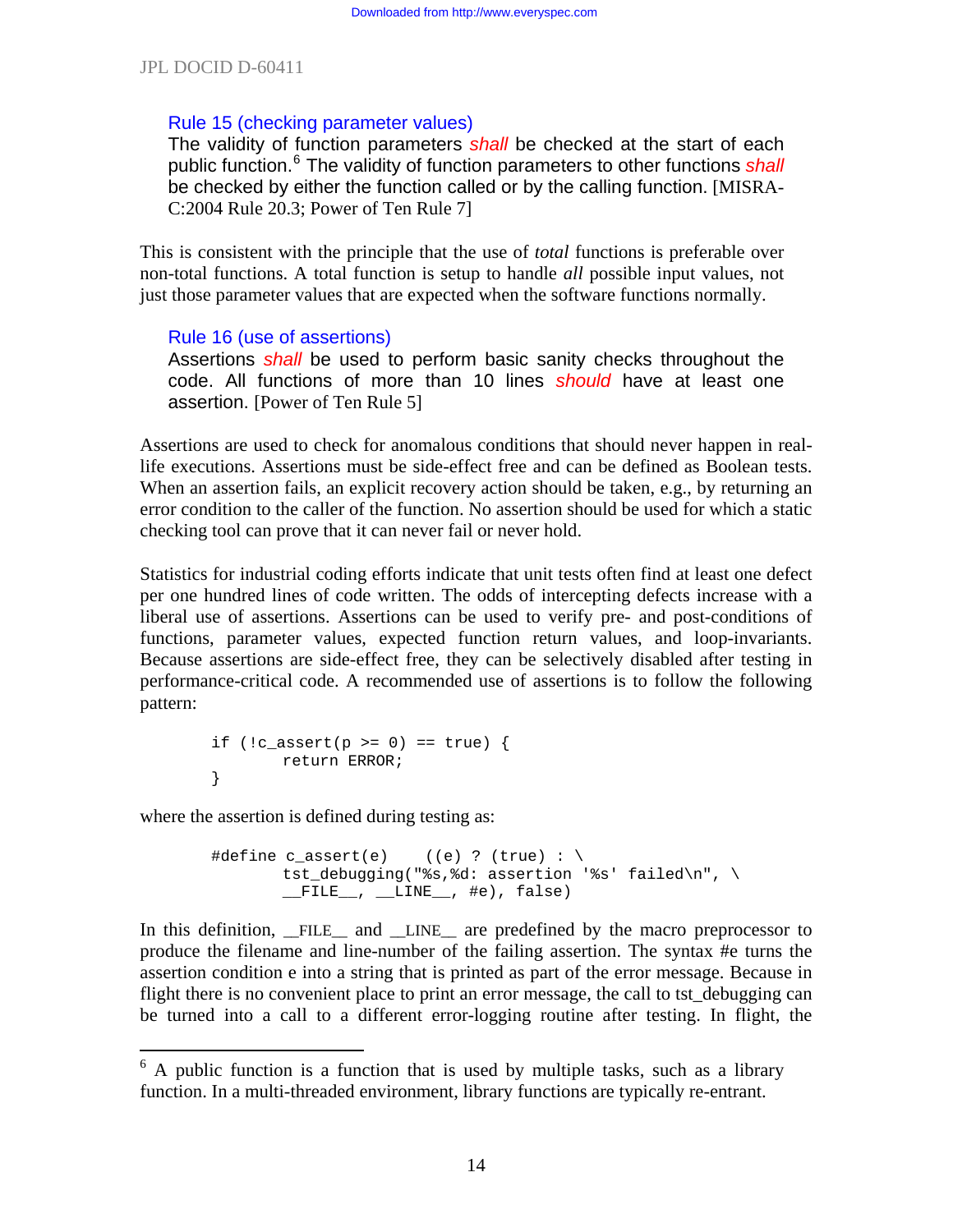assertion then turns into a Boolean test that protects, and enables recovery, from anomalous behavior, automatically logging every violation encountered.

The examples above are for *dynamic* assertions that can provide protection against unexpected conditions encountered at runtime. An even stronger check can be provided by *static* assertions that can be evaluated by the compiler at the time code is compiled. A static assertion can be defined like the c\_assert above, but can be used standalone (i.e., not in a conditional), for instance as follows:

c\_assert(  $1 / ( 4 - sizeof(void *));$ 

This assertion will trigger a "division by zero" warning from the compiler when the code is compiled on 32-bit machines (thus triggering Rule 2). To check the opposite requirement, i.e., to make sure that we are executing on a 32-bit machine only, the following static assertion can be used:

c assert(  $1 /$  (sizeof(void \*) & 4) );

This version will trigger the "division by zero" warning from the compiler when the code is compiled on machines that do *not* have a 32-bit wordsize.

# Rule 17 (types)

Typedefs that indicate size and signedness *should* be used in place of the basic types. [MISRA-C:2004 Rule 6.3]

This rule appears in most coding standards for embedded software and is meant to enhance code transparency and secure type safety. Typical definitions include I32 for signed 32-bit integer variables, U16 for unsigned 16-bit integer variables, etc.

## Rule 18

In compound expressions with multiple sub-expressions the intended order of evaluation *shall* be made explicit with parentheses. [cf. MISRA-C:2004 Rule 12.2]

## Rule 19

The evaluation of a Boolean expression *shall* have no side effects. [MISRA-C:2004 Rule 13.1]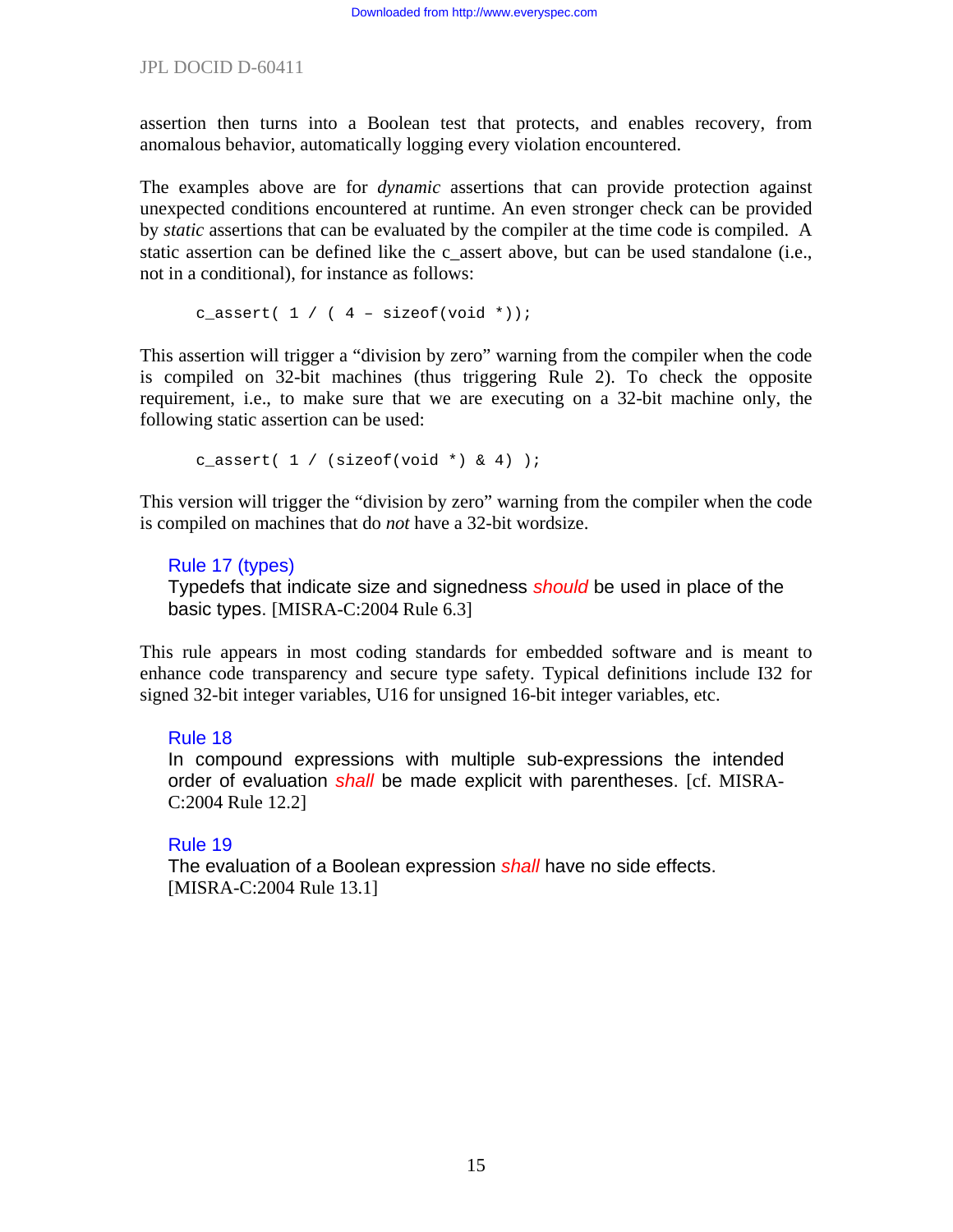# LOC-4: Code Clarity

Especially mission critical code should be written to be readily understandable by any competent developer, without requiring significant effort to reconstruct the thought processes and assumptions of the original developer. The rules in this section aim to secure compliance with this requirement.

The purpose of these rules is that all code remains readily understandable and maintainable, also years after it is written, and especially when examined under time pressure and by anyone other than the original developer. Code does not just serve to communicate a developer's intent to a computer, but also to current and future colleagues that must be able to maintain, revise, or extend the code reliably. Code clarity cannot easily be captured in a comprehensive set of mechanically verifiable checks, so the specific rules included here serve primarily as examples of safe coding practice.

#### Rule 20 (preprocessor use)

Use of the C preprocessor *shall* be limited to file inclusion and simple macros. [Power of Ten Rule 8]

The C preprocessor is a powerful obfuscation tool that can destroy code clarity and befuddle both human- and tool-based checkers. The effect of constructs in unrestricted preprocessor code can be extremely hard to decipher, even with a formal language definition in hand. In new implementations of the C preprocessor, developers often have to resort to using earlier implementations as the referee for interpreting complex defining language in the C standard.

Specifically, the use of token pasting (cf. MISRA-C:2004 Rules 19.12 and 19.13), variable argument lists (ellipses) (cf. MISRA-C:2004 Rule 16.1), and recursive macro calls are excluded by this rule. All macros are required to expand into complete syntactic units (cf. MISRA-C:2004 Rule 19.4).

The use of conditional compilation directives (#ifdef, #if, #elif) should be limited to the standard boilerplate that avoids multiple inclusion of the same header file in large projects. (See also Rule 23.) There is rarely a justification for the use of other conditional compilation directives even in large software development efforts. Each such use should be justified in the code. Note that with just ten conditional compilation directives, there could be up to  $2^{10}$  (i.e., 1024) possible versions of the code, each of which would have to be tested – causing a generally unaffordable increase in the required test effort.

#### Rule 21 (preprocessor use)

Macros *shall not* be #define'd within a function or a block. [MISRA-C:2004 Rule 19.5]

Rule 22 (preprocessor use) #undef *shall not* be used. [MISRA-C:2004 Rule 19.6]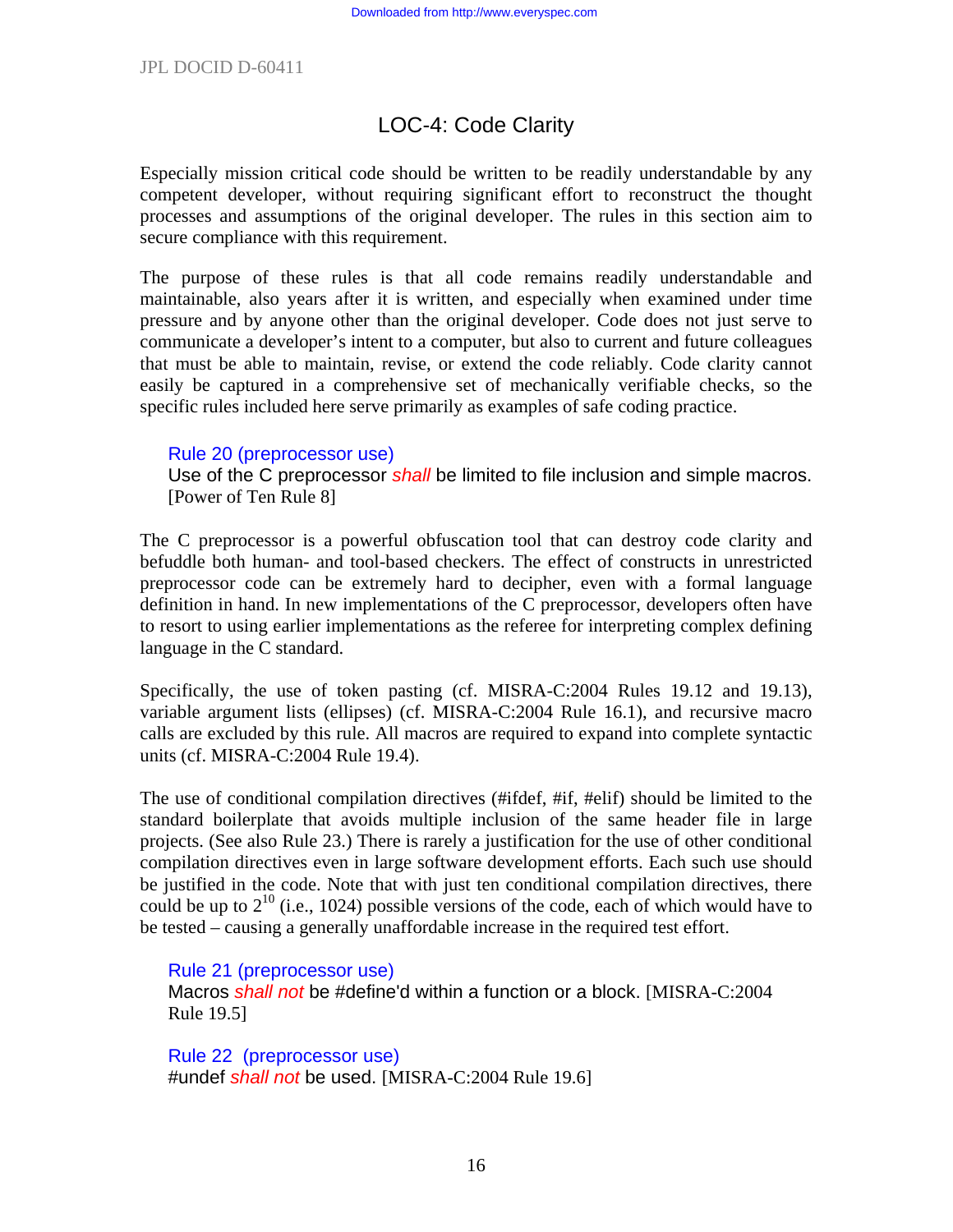#### Rule 23 (preprocessor use)

All #else, #elif and #endif preprocessor directives *shall* reside in the same file as the #if or #ifdef directive to which they are related. [MISRA-C:2004 Rule 19.17]

#### Rule 24

There *should* be no more than one statement or variable declaration per line. A single exception is the C for-loop, where the three controlling expressions (initialization, loop bound, and increment) can be placed on a single line.

#### Rule 25

Functions *should* be no longer than 60 lines of text and define no more than 6 parameters. [Power of Ten Rule 4]

A function should not be longer than what can be printed on a single sheet of paper in a standard reference format with one line per statement and one line per declaration. Typically, this means no more than about 60 lines of code per function. Long lists of function parameters similarly compromise code clarity and should be avoided.

Each function should be a logical unit in the code that is understandable and verifiable as a unit. It is much harder to understand a logical unit that spans multiple screens on a computer display or multiple pages when printed. Excessively long functions are often a sign of poorly structured code.

#### Rule 26

The declaration of an object *should* contain no more than two levels of indirection. [MISRA-C:2004 Rule 17.5]

#### Rule 27

Statements *should* contain no more than two levels of dereferencing per object. [Power of Ten Rule 9]

#### Rule 28

Pointer dereference operations *should not* be hidden in macro definitions or inside typedef declarations.

#### Rule 29

Non-constant pointers to functions *should not* be used.

#### Rule 30 (type conversion)

Conversions *shall not* be performed between a pointer to a function and any type other than an integral type. [MISRA-C:2004 Rule 11.1]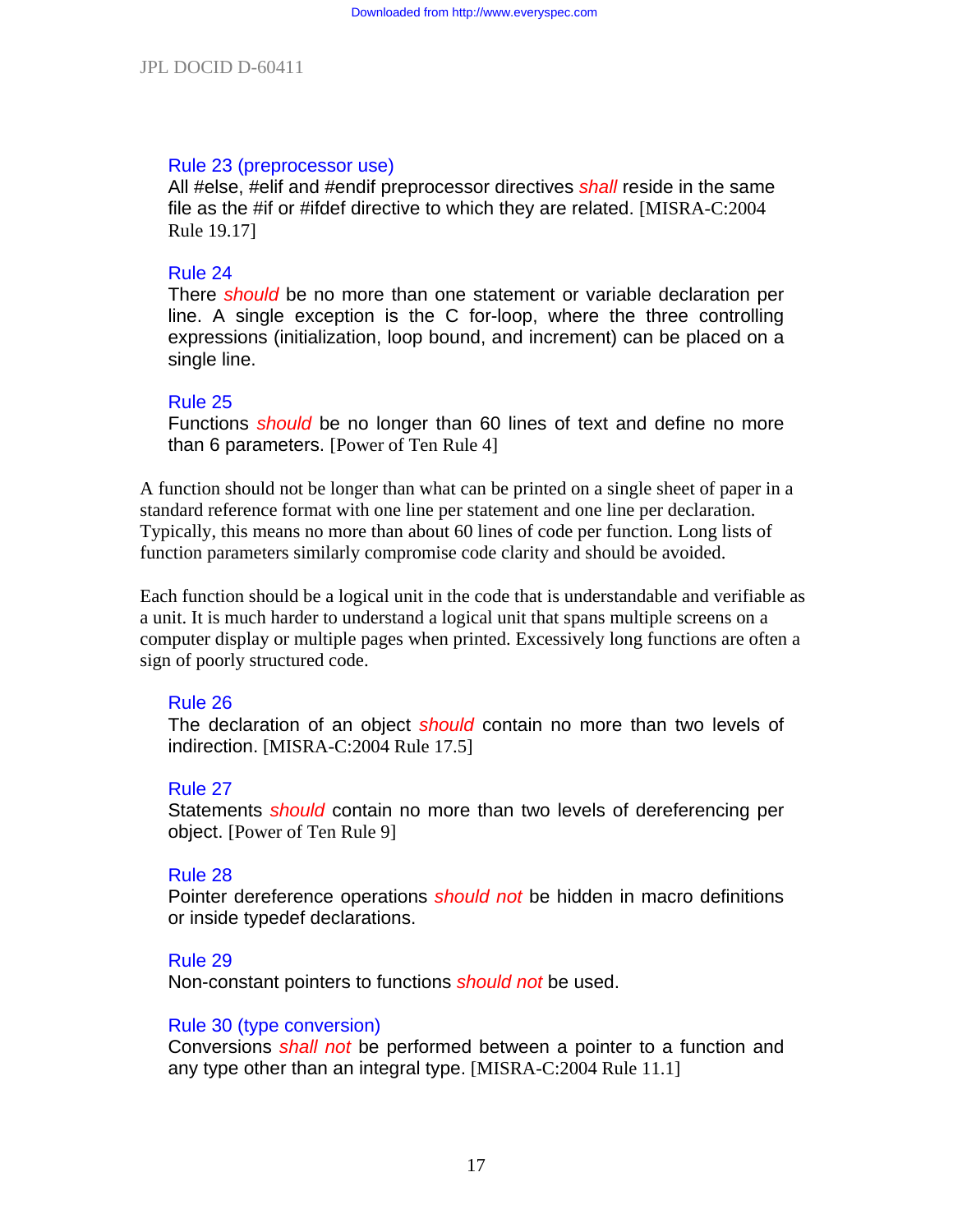Pointers are easily misused, even by experienced programmers. They can make it hard to follow or analyze the flow of data in a program, especially by tool-based checkers. Function pointers especially can restrict the types of checks that can be performed by static analyzers and should only be used if there is a strong justification, and when alternate means are provided to maintain transparency of the flow of control. If function pointers are used, it can become difficult for tools to prove absence of recursion. In these cases alternate guarantees should be provided to make up for this loss in analytical capabilities.

#### Rule 31 (preprocessor use)

#include directives in a file *shall* only be preceded by other preprocessor directives or comments. [MISRA-C:2004 Rule 19.1]

The recommended file format is to structure the main standard components of a file in the following sequence: include files, macro definitions, typedefs (where not provided in system-wide include files), external declarations, file static declarations, followed by function declarations.

**[Levels 5 and 6 omitted in this version for copyright restrictions – consult the original MISRA C guidelines for details.]**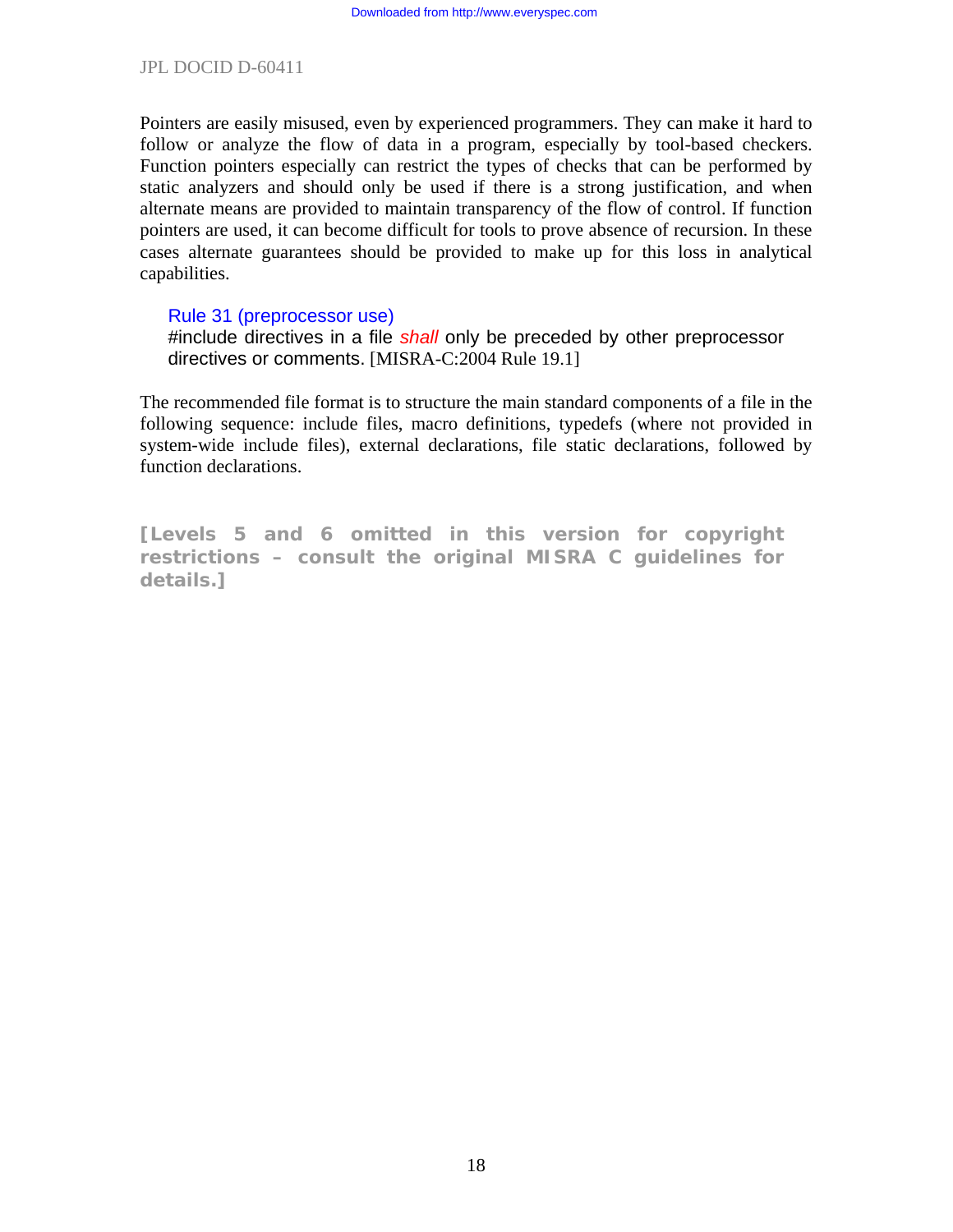# **References**

Primary documents:

Motor Industry Software Reliability Association (MISRA), *MISRA-C: 2004, Guidelines for the use of the C language in critical systems*, October, 2004.

''The Power of Ten -- Rules for Developing Safety Critical Code,'' *IEEE Computer*, June 2006, pp. 93-95.

International Standard, ISO/IEC 9899:1999 (E) – *Programming Languages – C*, Second Edition, 1999-12-01. Date of ISO approval 5/22/2000. Published by ANSI, New York, NY, 2002, 538 pgs.

*The C Programming Language*, Brian W. Kernighan and Dennis M. Ritchie, Prentice-Hall, Inc. 1978, 2<sup>nd</sup> Edition 1988.

Other relevant publications and standards:

European Space Agency (ESA) Board for Software Standardization and Control, *C and C++ Coding Standards*, March 30, 2000.

UK Ministry of Defence, Defence Standard 00-55. Requirements for safety related software in defence equipment. Part 2: Guidance, UK Ministry of Defence, Aug. 1997.

DOD-178B, Software Considerations in Airborne Systems and Equipment Certifications, RTCA, Washington D.C., 1992.

Steve Maguire, *Writing Solid Code*, Microsoft Press, 1993.

Andrew Koenig, *C Traps and Pitfalls*, Addison\_Wesley, 1989, ISBN 0-201-17928-8.

Jerry Doland and Jon Vallett, *C Style Guide*, Tech. Report SEI-94-003, Software Eng. Branch, Code 552, Goddard Space Flight Center, Aug. 1994.

Les Hatton, *Safer C: Developing software for high-integrity and safety-critical systems*, McGraw-Hill, 1995.

Thomas Plum, *C Programming guidelines*, Plum Hall, 1989, ISBN 0-911537-07-4.

Robert C. Seacord, *Secure Coding in C and C++*, Addison-Wesley, 2005.

David Straker, *C-Style standards and guidelines*, Prentice Hall, 1992, ISBN 0-13-116898-3.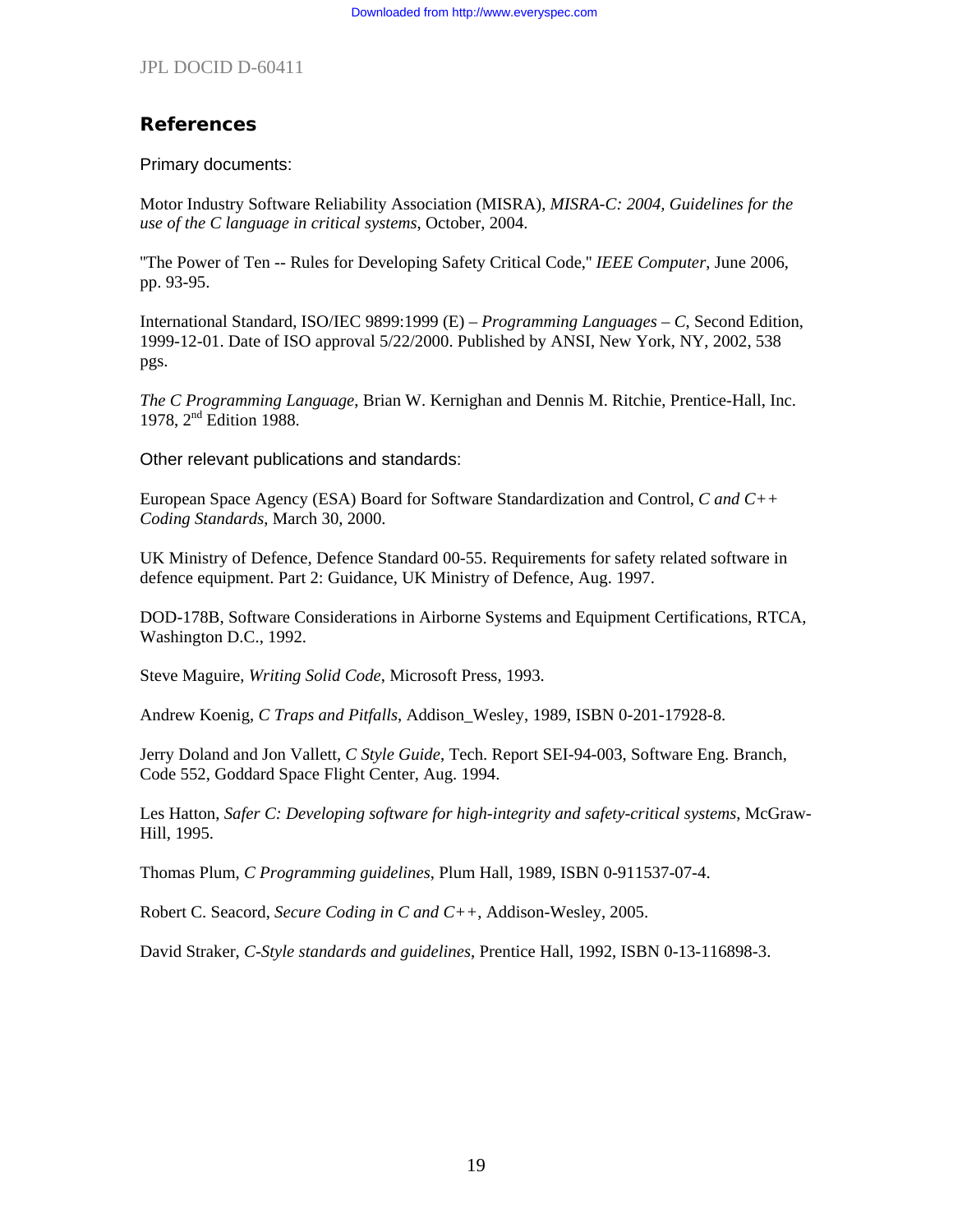# **Other documents and standards consulted**

Spencer's 10 commandments from 1991 (10 rules) Nuclear Regulatory Commission from 1995 (22 rules) Original MISRA rules from 1997 (127 rules) Software System Safety Handbook from 1999 (34 rules) European Space Agency coding rules from 2000 (ESA) (123 rules) Goddard Flight Software Branch coding standard from 2000 (GSFC) (100 rules) MRO coding rules from 2002 (LMA) (132 rules) Hatton's ISO C subset proposal from 2003 (20 rules) MSAP coding rules from 2005 (JPL/MSAP) (141 rules) JSF AV Rules Rev. C (joint strike fighter air vehicle) from 2005 (154 rules) SIM Realtime Control Subsystem Coding Rules from 2005 (JPL/SIM) (24 rules) MSL Coding Rules from 2006 (JPL/MSL) (82 rules) Rules suggested by JPL developers, 2007 (38 rules)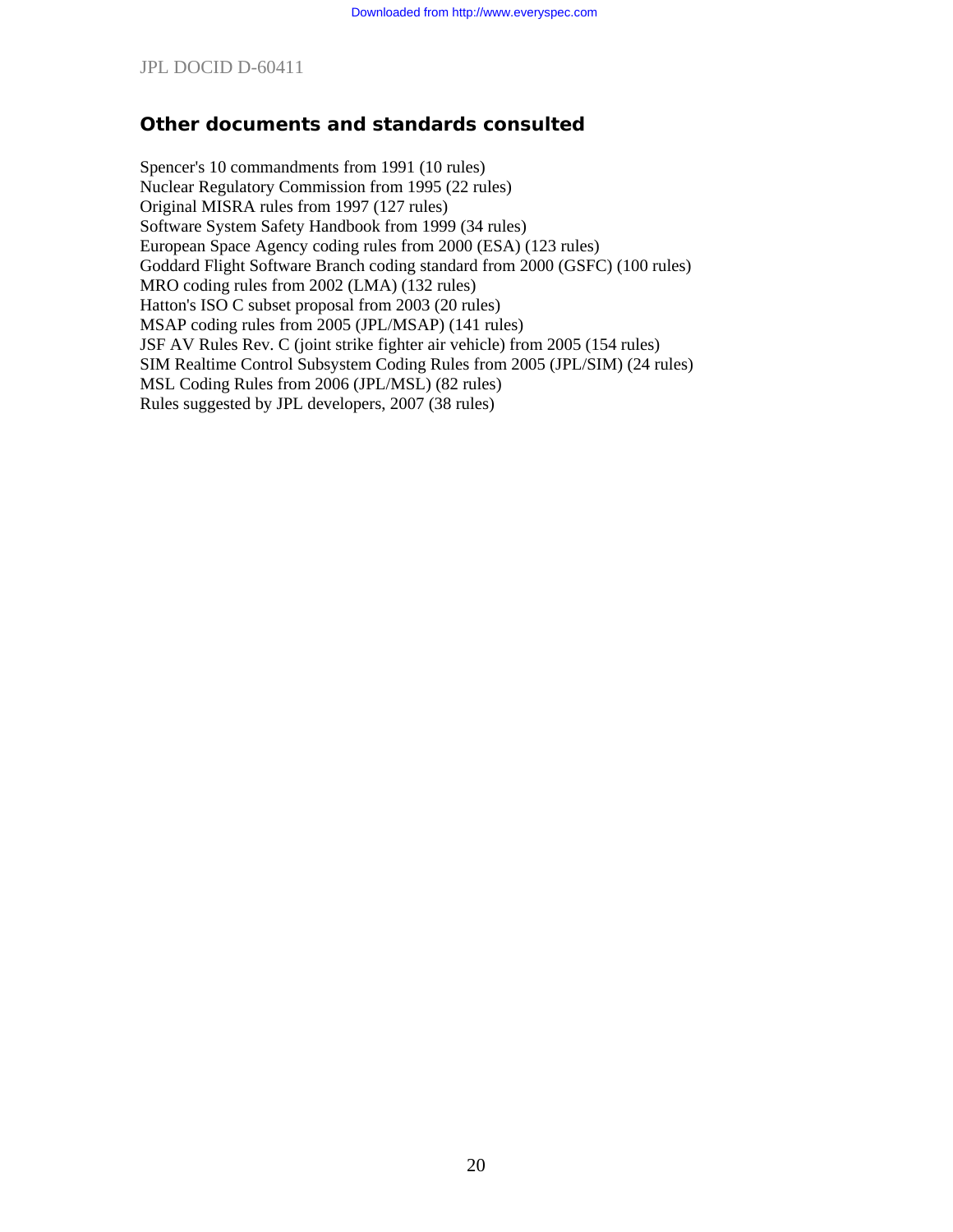#### **Appendix A Unspecified, Undefined, and Implementation-Dependent Behavior in C**

As a short synopsis of the basic definition of unspecified, undefined and implementation defined behavior – the following may suffice (based on a definition proposed by Clive Pygott in ISO SC22 in its study of language vulnerabilities:

- **Unspecified behaviour**: The compiler has to make a choice from a finite set of alternatives, but that choice is not in general predictable by the programmer. Example: the order in which the sub-expressions of a C expression are evaluated, or the order in which the actual parameters in a function call are evaluated.
- **Implementation defined behaviour:** The compiler has to make a choice that is clearly documented and available to the programmer. Example: the range of values that can be stored in C variables of type short, int, or long.
- **Undefined behaviour:** The definition of the language can give no indication of what behavior to expect from a program – it may be some form of catastrophic failure (a 'crash') or continued execution with some arbitrary data.

The following more detailed list is reproduced from Appendix J in ISO/IEC 9899-1999. All references contained in this list are to numbered sections in the ISO document.

**[Remainder omitted, for copyright restrictions.]**